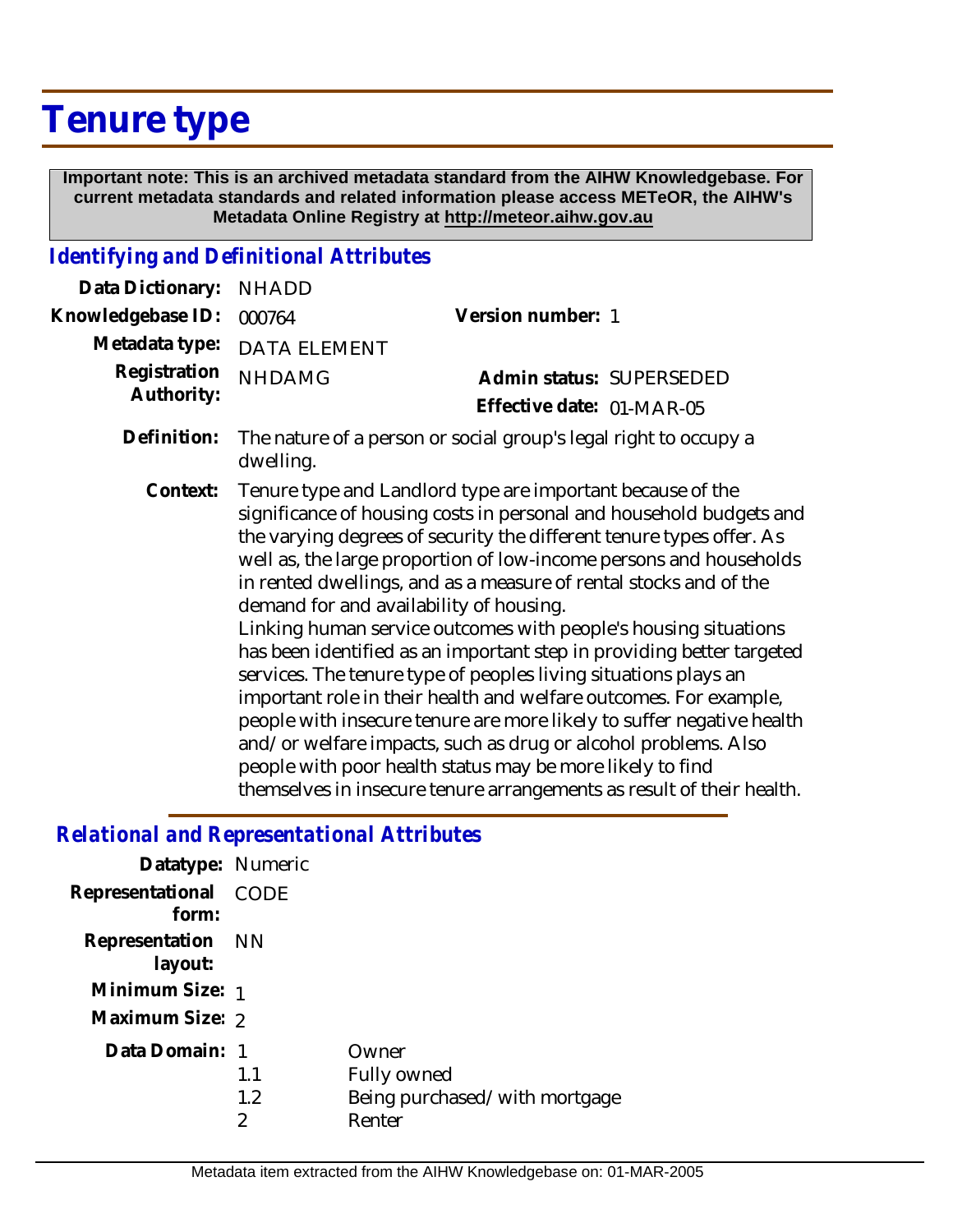- 2.1 Private housing
- 2.2 Public housing
- 2.3 Community housing
- 3 Rent free
- 4 Life tenure scheme
- 5 Shared equity or rent/buy scheme
- 6 None/homeless
- 7 **Other**
- 9 Not stated/inadequately described

Guide For Use: The Tenure type of persons in caravans and manufactured homes is determined according to the tenure of the dwelling structure and not the land. Thus, a person who owns a caravan and rents a site in a caravan park is regarded as an owner.

> 1.1 Owner - fully owned: Applies to persons who are not making any payments on mortgages or loans secured against the dwelling. (Thus persons who have repaid a loan but technically not discharged the associated mortgage are included in this category)

> 1.2 Owner - being purchased/with mortgage: Applies to persons who are repaying a mortgage or loans secured against the dwelling, regardless of the purpose of the mortgage or secured loan.

> 2. Renter: Money is exchanged with another person/organisation in return for accommodation. Included in this category are: Boarder, a person who is provided with meals and lodging; and Lodger, a person who is provided with lodging (a room or rooms) in return for money.

2.1 Private renter: Applies to persons who pay rent in exchange for accommodation from private sources.

2.2 Public renter: Applies to persons who are receiving assistance under the public rental housing programs offered by State and Territory Housing authorities and are paying rent to the relevant government housing authority.

2.3 Community renter: Applies to persons who are receiving assistance under a community housing program offered by notfor-profit community agencies which may or may not be funded by State and Territory Housing authorities. Community renters pay rent directly to the relevant community agency

3. Rent-free: If no money is exchanged for accommodation and the person is not an owner of the dwelling.

4. Life tenure scheme: The person(s) has/have a contract to live in the dwelling for the term of his/her life but without the full rights of ownership and usually has/have limited or no equity in the dwelling. This is a common arrangement in retirement villages. 5. Shared equity or rent/buy scheme: The household is both